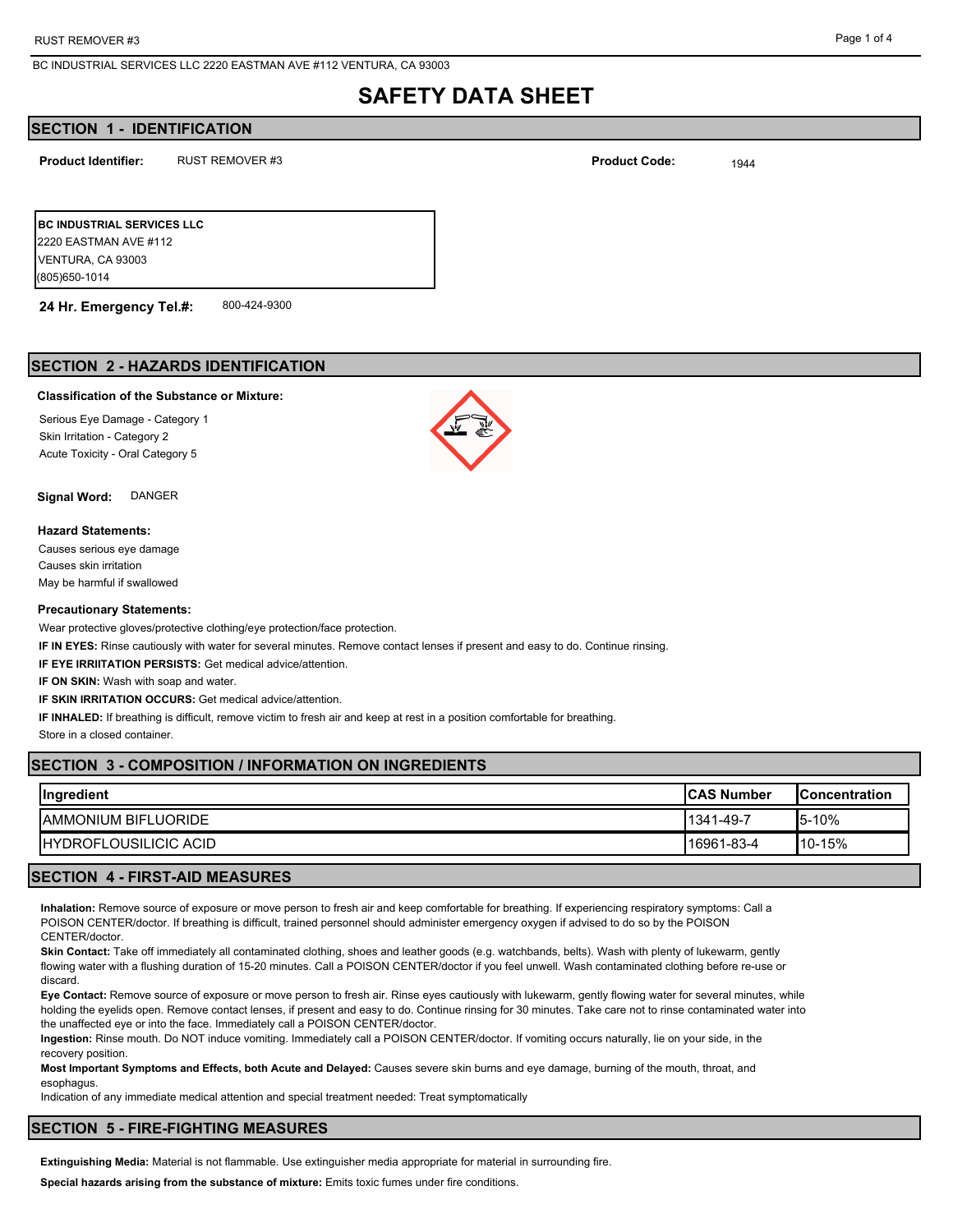**Flammability classification (OSHA 29 CFR 1910.106) (Hazcom 2012):** Non flammable

**Hazardous Combustion Products:** Forms flammable hydrogen gas on contact with metals.

**Special protective equipment and precautions for firefighters:** In the event of a fire, wear full protective clothing and NIOSH-approved self-contained breathing apparatus.

## **SECTION 6 - ACCIDENTAL RELEASE MEASURES**

**Personal precautions, protective equipment and emergency procedures:** Ventilate area of leak or spill. Wear appropriate personal protective equipment as specified in Section 8. Isolate hazard area. Keep unnecessary and unprotected personnel from entering.

**Methods and materials for containment and cleaning up:** SMALL SPILLS (less than 1 gallon): Neutralize with soda ash or cover with dry earth, sand or other non combustible material, place into loosely covered plastic containers for later disposal. If neutralized, material can be diluted into drain. LARGE SPILL: Restrict access to area until completion of clean up. Prevent liquid from entering sewers or waterways. Stop or reduce leak if safe to do so. Dike with inert material (sand, earth, etc.). Collect into plastic containers for disposal. Ensure adequate decontamination of tools and equipment following clean up.

**Special spill response procedures:** Prevent from entering sewers, waterways, or low areas.

## **SECTION 7 - HANDLING AND STORAGE**

**Precautions for Safe Handling:** Use EXTREME care when diluting with water. Always add acid to water. Wear at least chemical resistant gloves and eye protection, face shield, and chemical resistant garments when handling, moving or using this product. Do not contaminate water, food, or feed by storage or disposal.

**Conditions for Safe Storage:** Keep product in tightly closed container when not in use. Do not drop, roll, or skid drum. Store in a cool, dry, well-ventilated area away from heat or open flame.

**Incompatible Materials:** Alkalis, oxidizing agents, metals, bases and organic materials.

#### **SECTION 8 - EXPOSURE CONTROLS / PERSONAL PROTECTION**

**Ventilation and engineering measures:** Forced air, local exhaust, or open air is adequate.

**Respiratory Protection:** In case of confined spaces or high levels encountered in the air, wear self contained breathing apparatus.

**Skin Protection:** Wear chemical resistant gloves and chemical resistant garments when handling, wash garments before re-use.

**Eye/Face Protection:** Wear chemical goggles; also wear a face shield if splashing hazard exists.

**Other Protective Equipment:** Eye wash facility and emergency shower should be in close proximity.

**General Hygiene Conditions:** Do not eat, drink or smoke when using this product. Wash thoroughly after handling. Remove and wash contaminated clothing before re-use. Handle in accordance with good industry hygiene and safety practice.

## **SECTION 9 - PHYSICAL AND CHEMICAL PROPERTIES**

Appearance: Colorless clear liquid. Odor: Odorless pH: < 2 Melting/Freezing point: No information available. Initial boiling point and boiling range: No information available. Flammability (solid, gas): Non flammable. Relative density: 1.12 g/mL Solubility in Water: Complete Decomposition temperature: No information available. Viscosity: 10-25 cSt at 20ºC / 68ºF

## **SECTION 10 - STABILITY AND REACTIVITY**

**Reactivity:** Reactive with oxidizing agents, reducing agents, organic material, metals, bases and alkalis. **Chemical Stability:** Stable under normal conditions **Possibility of Hazardous Reactions:** Reactive with oxidizing agents, reducing agents, metals, acids and alkalis. **Conditions to Avoid:** Incompatible materials and high temperatures **Incompatible Materials:** Alkalis, oxidizing agents, metals, bases and organic materials. **Hazardous Decomposition Products:** Potentially dangerous phosphorous oxides.

## **SECTION 11 - TOXICOLOGICAL INFORMATION**

Information on likely routes of exposure: Routes of entry - inhalation: YES

Routes of entry - skin & eye: YES

Routes of entry - ingestion: YES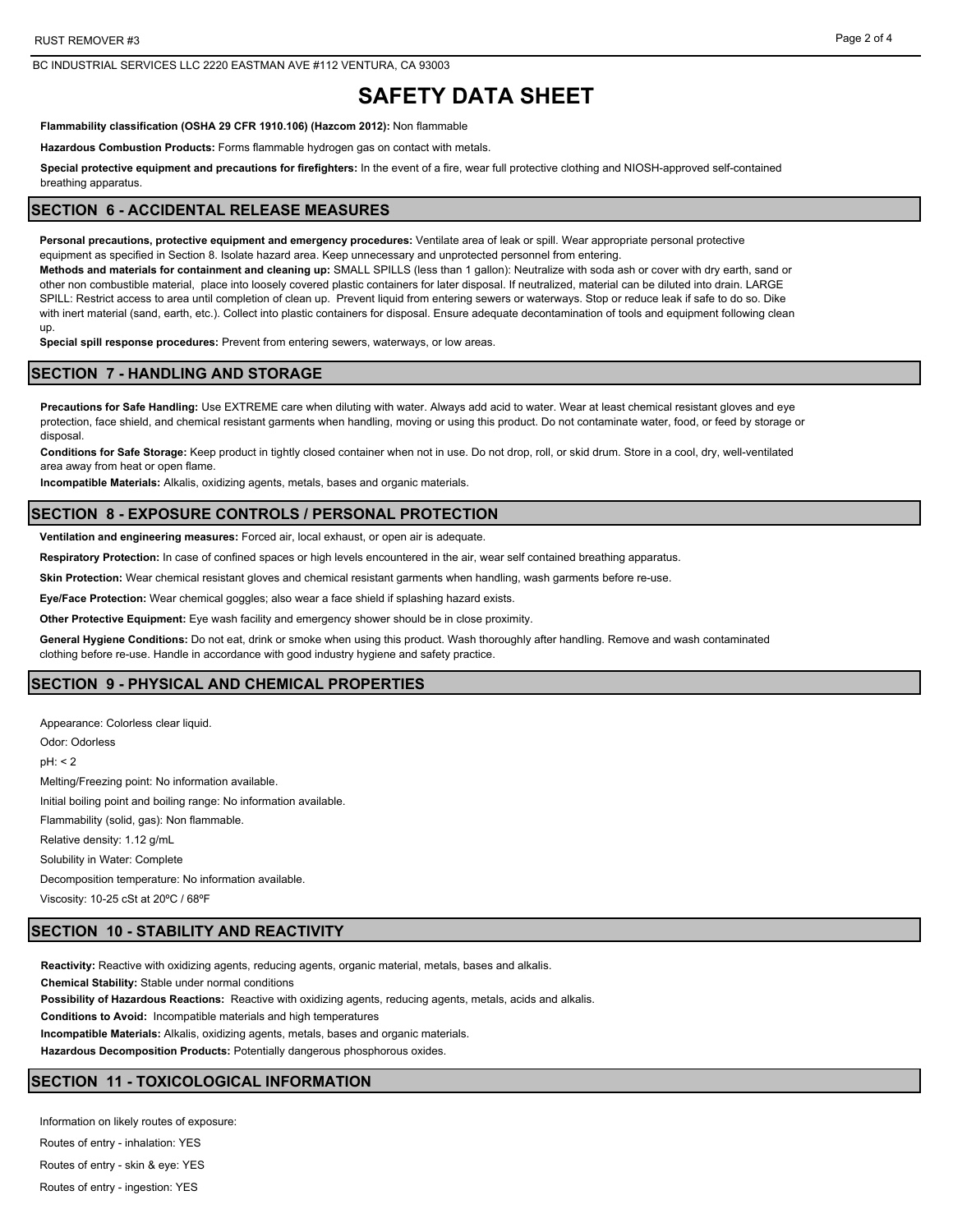# **SAFETY DATA SHEET**

Routes of entry - skin absorption: YES

Potential Health Effects:

Signs and symptoms of short term (acute) exposure:

**Inhalation:** Inhalation of the mist may produce severe irriation of respiratory tract, characterized by coughing, choking, shortness of breath, headaches, dizziness, nausea, weakness and/or drowsiness.

**Ingestion:** Corrosive! Swallowing causes severe burns of mouth, throat, and stomach. Severe scarring of tissue, corrosion, permanent tissue destruction and death may result. Symptoms may include severe pain, nausea, vomiting, diarrhea, shock, hemorrhaging and/or fall in blood pressure. Damage may appear days after exposure.

Skin: Corrosive! Contact with skin causes irritation or severe burns and scarring with greater exposures.

**Eye:** Corrosive! Causes irritation of eyes, and with greater exposures it can cause burns that may result in permanent impairment of vision, even blindness.

Potential Chronic Health Effects:

Mutagenicity: No known mutagenic effects.

Carcinogenicity: Not known or expected to be a carcinogen or tumorigenic.

Reproductive effects: No known hazardous effects on reproduction, fertility or to the unborn child.

Sensitization to material: May cause sensitization.

Specific target organ effects: May cause damage to the following organs: blood, liver, skin, eyes, bone marrow.

Medical conditions aggravated by overexposure: No information available.

Toxicological data: The calculated ATE values for this mixture are:

ATE oral =  $2066$  mg/kg (rat)

ATE dermal = No information available

ATE inhalation = No information available

### **SECTION 12 - ECOLOGICAL INFORMATION**

Ecotoxicity: May be harmful to aquatic environment.

Persistence and degradability: Not expected to persist. Readily biodegradable.

Bioaccumulation potential: Not expected to bioaccumulate.

Mobility in soil: No information available.

## **SECTION 13 - DISPOSAL CONSIDERATIONS**

**Handling for disposal:** Do not contaminate water, food, or feed by storage and/or disposal. When handling refer to protective measures listed in sections 7 and 8. Empty residue from containers, rinse container well.

**Method of disposal:** Dispose of in accordance with all applicable federal, state, provincial and local regulations. Contact your local, state, provincial or federal environmental agency for specific rules.

**RCRA:** If product becomes a waste, it does meet the criteria of a hazardous waste as defined by the US EPA, because of: Corrosivity D002

#### **SECTION 14 - TRANSPORTATION INFORMATION**

Certain shipping modes or package sizes may have exceptions from the transport regulations. The classification provided may not reflect those exceptions and may not apply to all shipping modes or package sizes.

Please note the GHS and DOT Standarts are NOT identical and therefore can have varying classifications

Certain shipping modes or package sizes may have exceptions from the transport regulations. The classification provided may not reflect those exceptions and may not apply to all shipping modes or package sizes.

US 49 CFR/DOT/IATA/IMDG Information: UN No.: 1760 UN Proper Shipping Name: Corrosive liquid, n.o.s. Transportation hazard class(es): 8 Packing Group: III

Environmental hazards: Not a Marine Pollutant

## **SECTION 15 - REGULATORY INFORMATION**